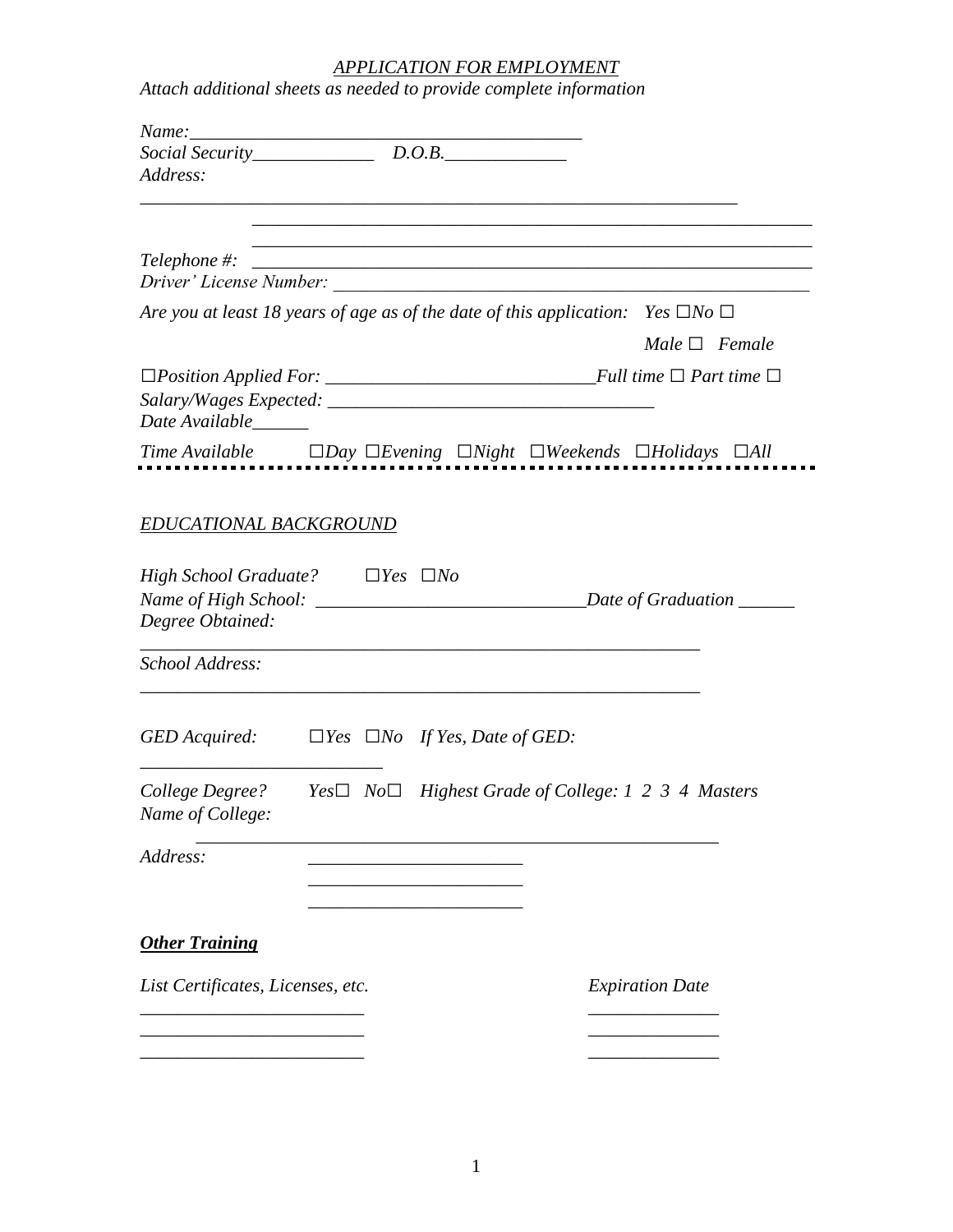## **EMPLOYMENT HISTORY**<br>Attach additional sheets as needed to provide complete information

| Employer: |  |
|-----------|--|
| Address:  |  |
|           |  |
|           |  |
|           |  |
|           |  |
|           |  |
|           |  |
|           |  |
|           |  |
|           |  |
|           |  |

 $\overline{2}$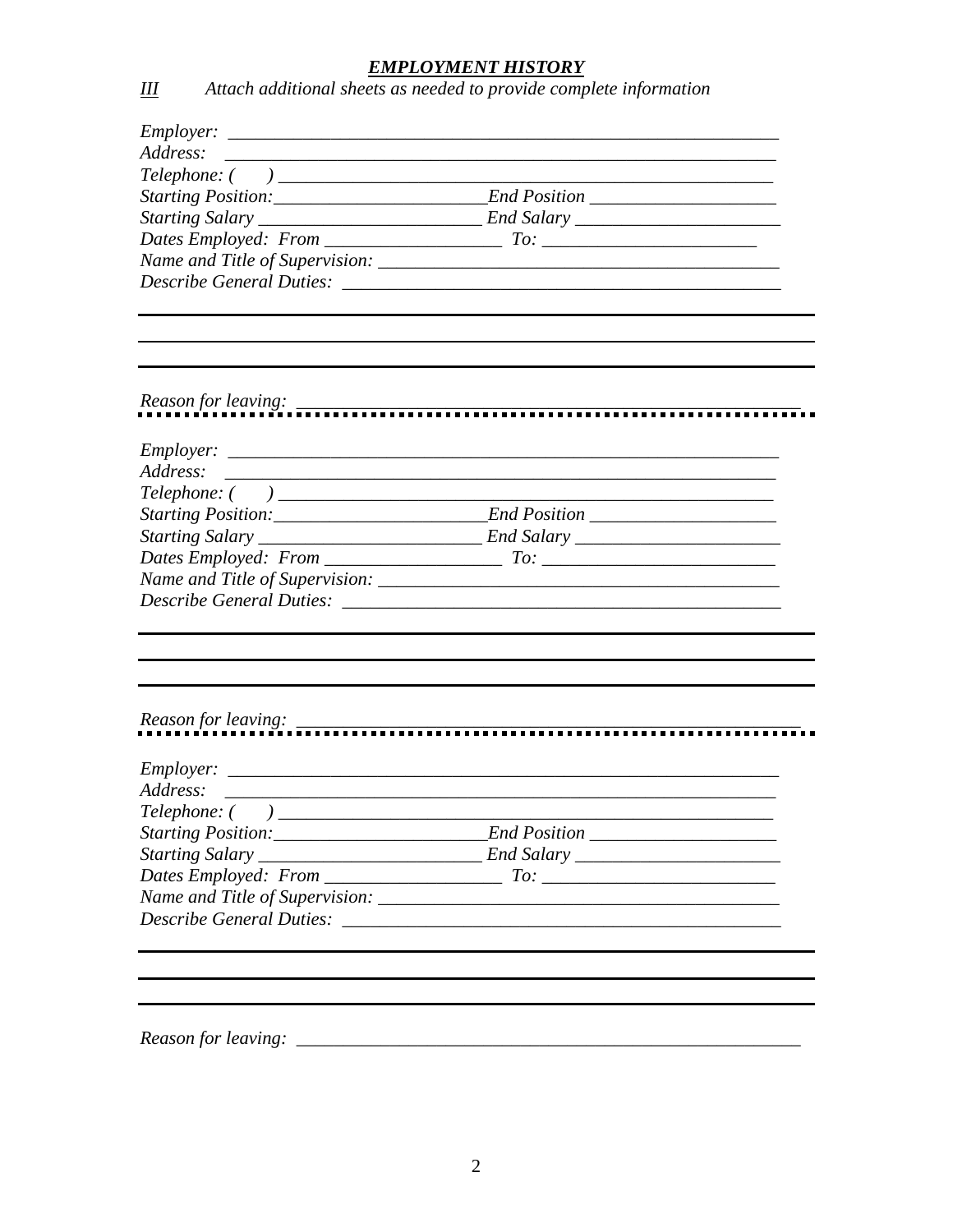## *Employment History Continued*

|                                                           | and the control of the control of the control of the control of the control of the control of the control of the                                                 |
|-----------------------------------------------------------|------------------------------------------------------------------------------------------------------------------------------------------------------------------|
|                                                           |                                                                                                                                                                  |
|                                                           |                                                                                                                                                                  |
|                                                           | IV, ADDITIONAL EDUCATION AND EMPLOYMENT HISTORY INQUIRIES                                                                                                        |
| changes in name or assumed name you have previously used: | In order to permit a check of your educational and employment records, please list any                                                                           |
|                                                           |                                                                                                                                                                  |
|                                                           |                                                                                                                                                                  |
|                                                           | Have you ever been dismissed or asked to resign from any position? Yes____ No____                                                                                |
|                                                           |                                                                                                                                                                  |
|                                                           | Except for vacations and holidays, how many days were you absent from work over the                                                                              |
|                                                           | past 12 months: 0 to 6 days $\Box$ 7 to 20 days $\Box$ 21+ days $\Box$<br>Do you have the legal right and necessary papers to live and work in the United States |
| of America? Yes $\Box$ No $\Box$                          |                                                                                                                                                                  |
| <b>Immigration Reform and Control Act of 1986.).</b>      | (Identity and employment eligibility of all new hires will be verified as required by                                                                            |
|                                                           | <b>REFERENCES</b>                                                                                                                                                |
|                                                           | <b>Please provide 3 references</b>                                                                                                                               |
| Name:                                                     | <u> 1989 - Johann Stoff, deutscher Stoffen und der Stoffen und der Stoffen und der Stoffen und der Stoffen und der</u>                                           |
|                                                           |                                                                                                                                                                  |
|                                                           |                                                                                                                                                                  |
|                                                           |                                                                                                                                                                  |
|                                                           |                                                                                                                                                                  |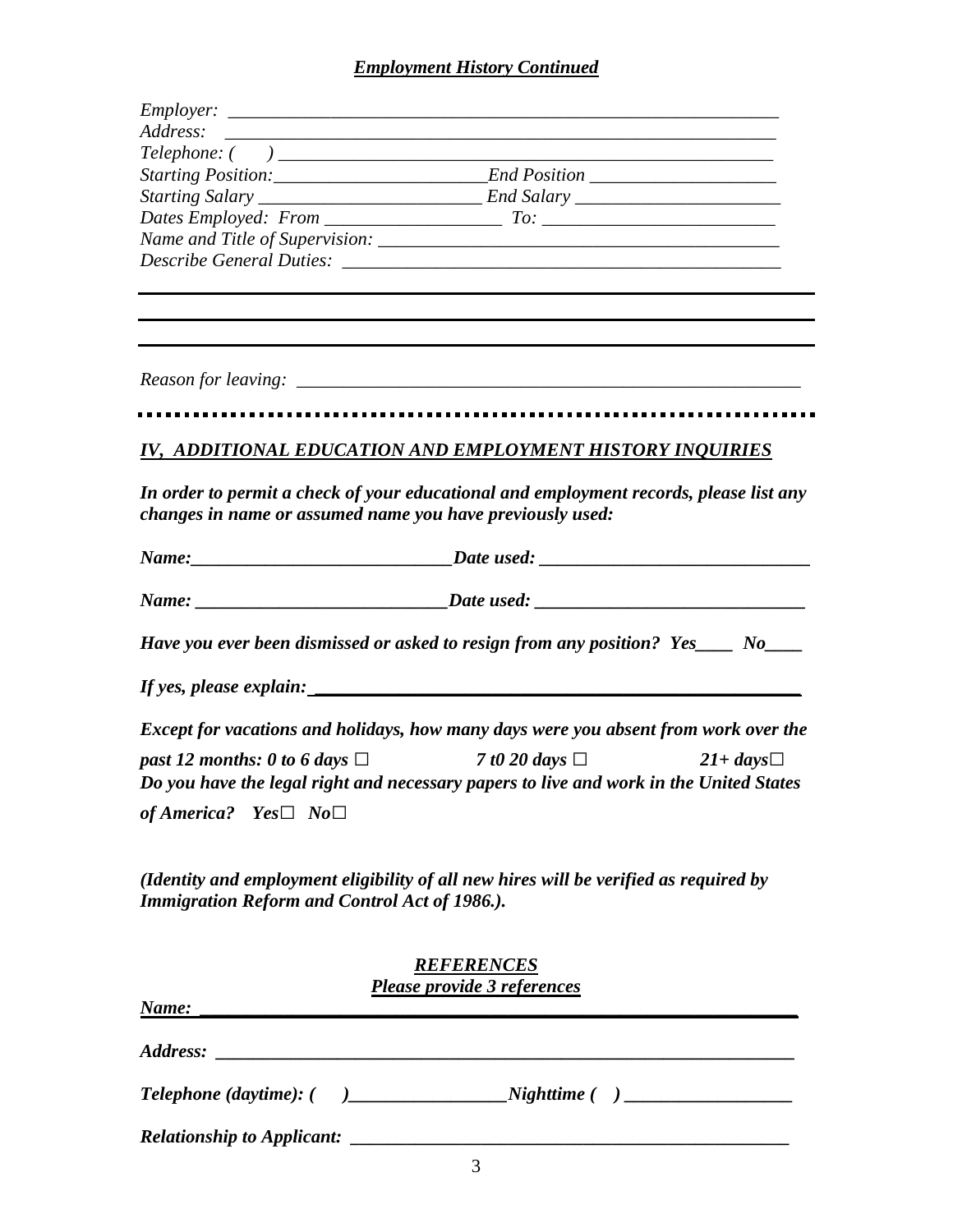|                                                                                                                                                                                                                               | Name: Name and the second contract of the second contract of the second contract of the second contract of the second contract of the second contract of the second contract of the second contract of the second contract of                                                                                                                                                                                 |
|-------------------------------------------------------------------------------------------------------------------------------------------------------------------------------------------------------------------------------|---------------------------------------------------------------------------------------------------------------------------------------------------------------------------------------------------------------------------------------------------------------------------------------------------------------------------------------------------------------------------------------------------------------|
|                                                                                                                                                                                                                               |                                                                                                                                                                                                                                                                                                                                                                                                               |
|                                                                                                                                                                                                                               |                                                                                                                                                                                                                                                                                                                                                                                                               |
|                                                                                                                                                                                                                               |                                                                                                                                                                                                                                                                                                                                                                                                               |
| Name: Name and the second contract of the second contract of the second contract of the second contract of the second contract of the second contract of the second contract of the second contract of the second contract of |                                                                                                                                                                                                                                                                                                                                                                                                               |
|                                                                                                                                                                                                                               |                                                                                                                                                                                                                                                                                                                                                                                                               |
|                                                                                                                                                                                                                               |                                                                                                                                                                                                                                                                                                                                                                                                               |
|                                                                                                                                                                                                                               |                                                                                                                                                                                                                                                                                                                                                                                                               |
|                                                                                                                                                                                                                               |                                                                                                                                                                                                                                                                                                                                                                                                               |
|                                                                                                                                                                                                                               | BACKGROUND INFORMATION                                                                                                                                                                                                                                                                                                                                                                                        |
|                                                                                                                                                                                                                               | Have you ever been convicted of a felony or misdemeanor? YES $\Box$ NO $\Box$                                                                                                                                                                                                                                                                                                                                 |
|                                                                                                                                                                                                                               | <i><u><b>Iurisdiction</b></u></i>                                                                                                                                                                                                                                                                                                                                                                             |
| <i>traffic violation in the past five years?</i> YES $\Box$ NO $\Box$                                                                                                                                                         |                                                                                                                                                                                                                                                                                                                                                                                                               |
|                                                                                                                                                                                                                               | Has your license ever been suspended? (tickets, violations, etc.) YES $\Box$ NO $\Box$                                                                                                                                                                                                                                                                                                                        |
|                                                                                                                                                                                                                               | Have you ever paid a ticket or been convicted of, or pleaded guilty or not contest to, any<br>If yes, dates of suspension(s) $\frac{1}{\sqrt{1-\frac{1}{2}}}\left  \frac{1}{\sqrt{1-\frac{1}{2}}}\right $                                                                                                                                                                                                     |
| COMMONWEALTH OF VIRGINIA                                                                                                                                                                                                      | PENDING CRIMINAL CHARGES, WHETHER WITHIN OR WITHOUT THE                                                                                                                                                                                                                                                                                                                                                       |
|                                                                                                                                                                                                                               | I SWEAR/AFFIRM THAT I DO NOT HAVE ANY CRIMINAL CONVICTION OR ANY                                                                                                                                                                                                                                                                                                                                              |
|                                                                                                                                                                                                                               |                                                                                                                                                                                                                                                                                                                                                                                                               |
|                                                                                                                                                                                                                               |                                                                                                                                                                                                                                                                                                                                                                                                               |
| <i>Care Services YES</i> $\Box$ NO $\Box$                                                                                                                                                                                     | Do you have friends and/or relatives currently employed by Graceful Hearts Home                                                                                                                                                                                                                                                                                                                               |
|                                                                                                                                                                                                                               | If yes, please provide employee(s) $\sum_{n=1}^{\infty}$ $\sum_{n=1}^{\infty}$ $\sum_{n=1}^{\infty}$ $\sum_{n=1}^{\infty}$ $\sum_{n=1}^{\infty}$ $\sum_{n=1}^{\infty}$ $\sum_{n=1}^{\infty}$ $\sum_{n=1}^{\infty}$ $\sum_{n=1}^{\infty}$ $\sum_{n=1}^{\infty}$ $\sum_{n=1}^{\infty}$ $\sum_{n=1}^{\infty}$ $\sum_{n=$<br>Have you applied for employment with Graceful Hearts Home Care Services in the past: |